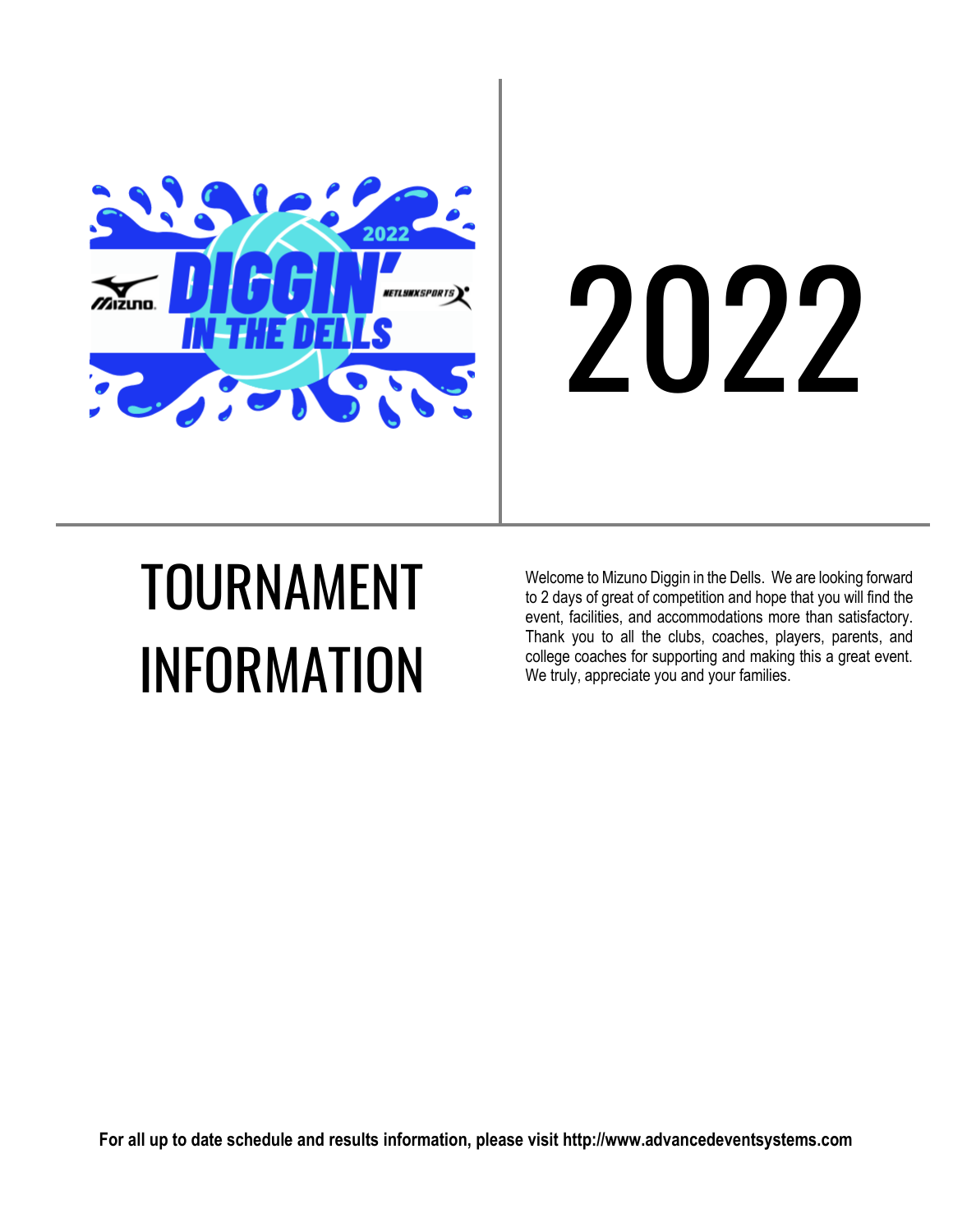## 2022 EVENT NOTES

- **1. ALL credentials for all teams MUST be picked up by one representative per Club (BAG TAGS) between 5pm and 8:30pm on FRIDAY APRIL 29 ONLY (all credentials must be picked up at this time) at the Wisconsin Dells Center-Main Lobby. There will be NO Saturday pickup! If you are unable to pick up your credentials (bag tags) on Friday night, please make arrangements with someone else in your club to assist you. For those clubs with more than one team, ONE person must Pickup of ALL TEAMs tags, please email Renita no later than April 26 at [renita@netlynxsports.com](mailto:renita@netlynxsports.com) with the name.**
- **2. Rosters must be entered into AES no later than April 20, 2022.**
- **3. Our goal is to reduce paper by utilizing the online check in through AES as well as the JVA and Housing forms. You will need to log into your Club/Teams AES account to complete this process.**

Online Check-In will open Monday April 25 at midnight EST and close Wednesday April 27 at 1:00 am EST before the scheduled event start. Changes or updates can be made to your roster at this time, but rosters are frozen once they are submitted via the online check-in process. No exceptions. The JVA Coaches' Event Sign in Form will need to be submitted online via the link below. You will not need to bring a signed form to the event. It verifies that you have your teams' JVA Waiver of Liability Form and a JVA Medical Waiver and Release Form or their USAV equivalent.

<https://www.emailmeform.com/builder/emf/NetLynxSports/2021JVA-Coaches-Event-Sign-In-Form> Below is the link to the housing form for those that did not book through eventconnect. <https://www.emailmeform.com/builder/emf/NetLynxSports/EVENT-LODGING-FORM>

- 4. Admission for spectators will be \$10/day at the Wisconsin Dells Center. Please pass along to your parents so that they are aware of the process. Cash and credit (at select registers) will be accepted for admission. Correct change each day is appreciated.
- 5. Parking at the Wisconsin Dells Center will be \$5/vehicle (cash only) with "in and out" privileges for the day. Coaches/Directors are NOT exempt from this fee. Having exact change for parking will help to speed up the process if there is a long line.
- 6. We will **not** be offering practice time on Friday evening prior to the event.
- 7. Players and coaches will be allowed to enter the playing site with their Diggin in the Dells Bag Tag that were picked up by the Coach or Director on Friday evening. Coaches/Directors please make sure you distribute the tags to your teams prior to arrival or entering the venue and they are secured to their backpacks. The Woodside Group (management for the Wisconsin Dells Center) handles all admissions.
- 8. All matches will be played at the Wisconsin Dells Center **(WDC) –** 2100 River Road, Wisconsin Dells, WI 53965
- **9. No outside food, coolers, or chairs will be allowed in the Wisconsin Dells Center. Please pass along to your team as these are facility rules. Spectator seating is provided.**
- 10. Sunday's play guarantees 2 matches. Check your schedule carefully to see if you are starting your day with officiating duties. Be sure to check the schedule after each round to make sure you do not miss an officiating assignment. Also, be aware that the losing team will officiate the next scheduled match on their court in most cases. This may mean officiating a different division or bracket than your team played in.
- 11. **There will be no tie breaking playoff matches at any level or age group.** The following tie breaking procedure will be utilized based on Match%, Head-to-Head, Set %, & Point %.
- 12. We will not perform the national anthem at the Wisconsin Dells Center.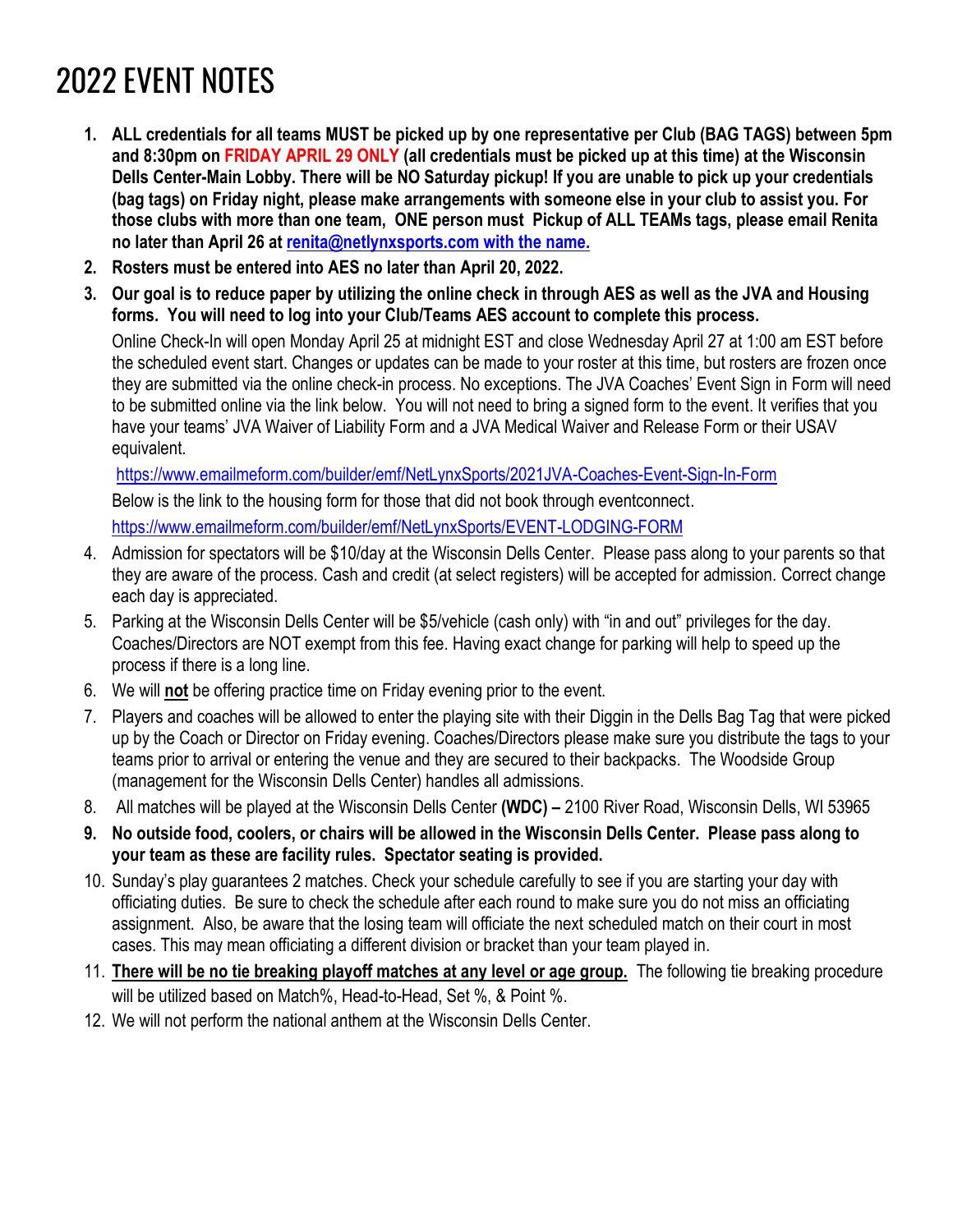# TOURNAMENT INFORMATION

#### **Team Registration/Check-In - FRIDAY BEFORE EVENT ONLY**

All teams must pick up their teams' credentials – 1 PERSON PER CLUB to collect for all teams (bag tags) on Friday evening at the **Wisconsin Dells Center** between 5:00 pm & 8:30pm **(NO PICKUPS ON SATURDAY**) Coaches/Team Reps must verify the team's roster and provide a local contact phone number. This is especially important in case of a major schedule change or any other emergency issues. Please email [renita@netlynxsports.com](mailto:renita@netlynxsports.com) with the name of the person collecting your credentials.

#### **General Tournament Format**

The initial seeding of the event seeds teams into one division per age group. All teams in each age division are playing for one championship. In the case of ties, please refer to our tie-breaking procedures. Best two of three sets. One and two to 25 and if necessary third set to 15 (no cap).

#### **4 Team Pool Schedule**

Team 1 v. Team 3 (Work Team 2) Team 2 v. Team 4 (Work Team 1) Team 1 v. Team 4 (Work Team 3) Team 2 v. Team 3 (Work Team 1) Team 3 v. Team 4 (Work Team 2) Team 1 v. Team 2 (Work Team 4)

#### **3 Team Pool Schedule**

Please Note: 3 Team Pools are 3 sets to 25 unless otherwise noted. Team 1 v. Team 3 (Work Team 2) Team 2 v. Team 3 (Work Team 1) Team 1 v. Team 2 (Work Team 3)

#### **Results and Schedule Information**

Complete posting of results and next round of play will be done on the Advanced Event Systems Website located at **http://www.advancedeventsystems.com**. This will be the official schedule. There will be no paper posting of pool results at any site. Check the internet for all results. WE WILL HAVE A QR CODE POSTED FOR EASY ACCESS TO AES.

#### **ALL Teams - Check Your Finish**

Before leaving the site, be sure you carefully check your position in the pool. **There will be no tie breaking playoff matches at any level or age group.** The following tie breaking procedure will be utilized based on Match%, Head-to-Head, Set %, & Point %. Site Directors will **NOT** be held accountable for miscommunications or schedule interpretations. The official tournament posting on the Internet is the only source that will be considered should a dispute arise. **These results are updated every 10-15 minutes.** All teams are responsible for determining when they will play or work their next match. **Please read the schedules carefully.**

#### **Match Times – Starting Early**

Match start times may be accelerated if coaches, officiating teams, and officials agree. For the purpose of determining forfeits, the scheduled time is the match time, and any forfeit may only occur at the scheduled starting time. Be at your court 45 minutes before your scheduled time to keep matches flowing.

#### **Warm-Up Procedures**

For all matches during the event, warm-up time will be 2-4-4. 2 minutes for shared ball handling, 4 minutes for the serving team to have the entire court, 4 minutes for the receiving team to have the entire court. Teams need to provide their own volleyballs for warmups.

**U11/12** will be allowed one step in; however, they must start behind the serving line when motioned to serve.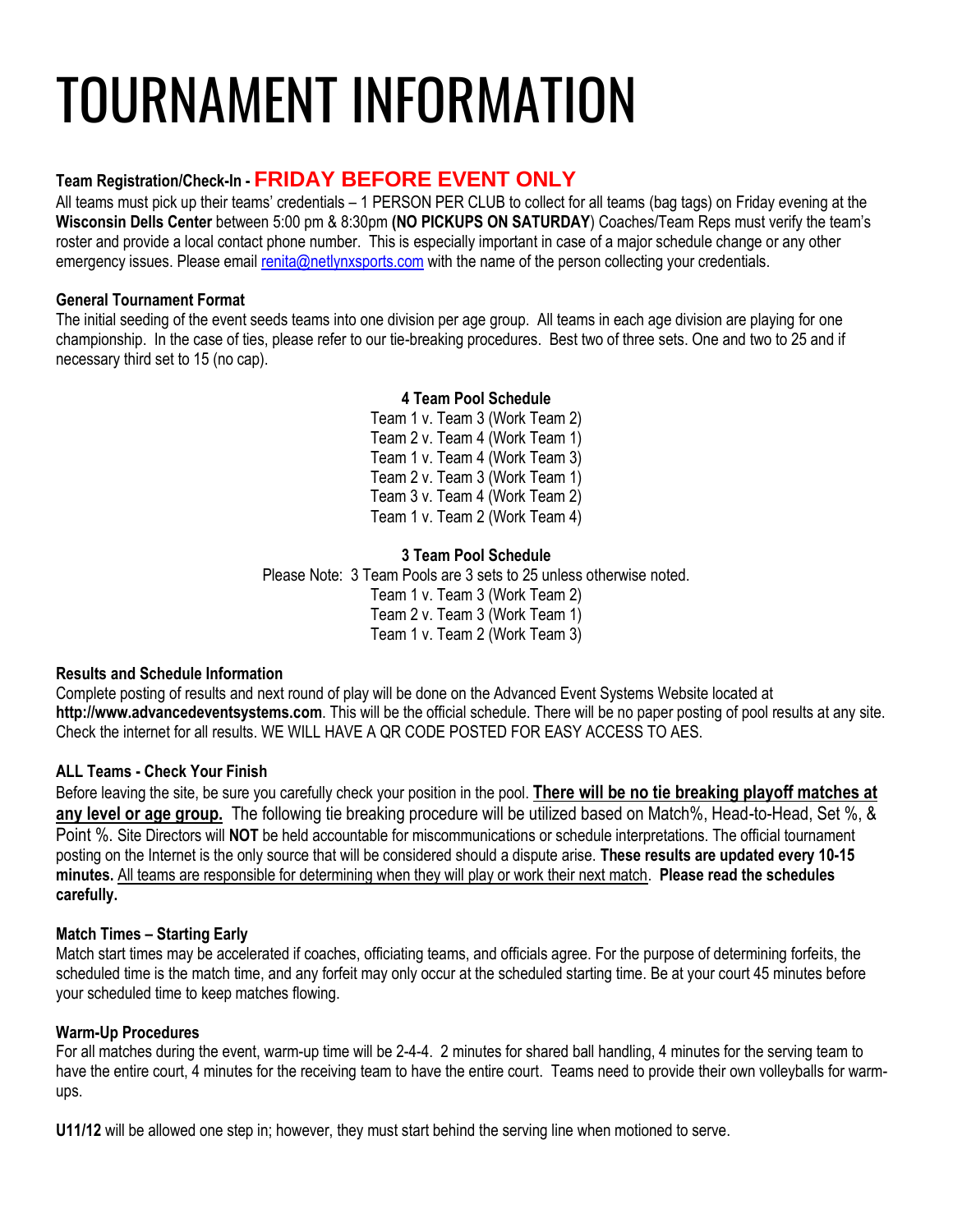#### **Libero**

Libero will be allowed to serve in this event. Teams will be allowed to use 2 liberoes in each match. Libero may be changed between sets if only 1 Libero is designated in the 1<sup>st</sup> set.

#### **Tournament Seeding**

Seeding for this event was done and confirmed by a committee of coaches and club directors. In cases where we did not have results to look at, we conducted research based on results that were entered into Advanced Event Systems. Please note that seeding this event is complicated as the many teams do not play common opponents.

#### **Protest Procedure**

If a protest needs to be filed it is to be done at the time of the incident, no later. The first referee is obligated to acknowledge and record all protests. Only the floor captain may file a protest. The protest must be written on the score sheet by the official scorekeeper or the first official and must be signed by the person presenting the protest as well as the first official. All protests will be ruled upon prior to the next service. *Judgment calls may not be protested*. Protests will be considered only for situations outlined in the USA Volleyball Official Rules booklet. The protest committee, designated by the head officials, will handle all protests.

#### **Trainer**

**Trainer is on duty at the Wisconsin Dells Center.** They will attend to players free of charge. However, each player must provide their own supplies (tape, pre-wrap, etc.). Tape and Pre-Wrap will be available in the store located in the WDC. Players are encouraged to talk with the trainers if they have a problem or question. All injuries should be reported to the trainer's station at the WDC. All coaches are required to have their players Emergency Medical Release Forms with them at all times. Teams are encouraged to have a small first aid kit with them courtside for minor cuts etc.

#### **Food & Drink at all Sites**

There is to be **no outside food or drink brought into the facility.** Please leave all coolers and food outside the facilities. A picnic or area may be designated to keep your coolers. In the event an area is not designated we ask that coolers and food remain in your vehicle. Absolutely no food is allowed on the Sport Court surfaces or court areas in any of the facilities.

#### **Ethics & Eligibility Statement**

This event is part of JVA Volleyball. Participants, individual or team may access normal "due process" channels should their eligibility to participate be in question.

#### **Ethics and Eligibility**

Event Arbitrators: An Event Arbitrator shall serve as the first level of hearing and resolving ethics and eligibility issues at a specific event. Teams or individuals accused of committing violations of ethics and/or eligibility rules and regulations at qualifying and/or championship events shall meet with the event Arbitrators(s).

The authority for the Event Arbitrator to act begins with the arrival of a team and individual participants in the Events city, or 48 hours prior to the first day of competition, whichever is earlier, and shall continue through the duration of the Event through its conclusion.

Decisions of the Event Arbitrator shall be conveyed immediately to the affected parties and may be appealed to the Event Ethics and Eligibility Appeals Committee appointed for the Showcase.

Event Ethics and Eligibility Appeals Committee: An Event Ethics and Eligibility Appeals Committee will be formed for the Mizuno Showcase by Netlynx Sports. The committee shall be composed of three (3) members, one (1) of whom shall meet the definition of a domestic player.

Each committee shall act on appeals of the ethics and eligibility decisions that occur during the conduct of the event. The conduct of the event shall commence when an individual or a team arrives at the site of the event, or forty-eight (48) hours in advance of the first day of competition for that event, whichever is earlier, and shall conclude with the departure of the individual and/or team from the city in which the event has been held.

If the committee is of the opinion the violation is of such a nature that requires further review or more serious discipline, they may file a recommendation with the Member Organization the team/participant represents and/or the JVA Corporation Ethics and Eligibility Committee for extended disciplinary measures.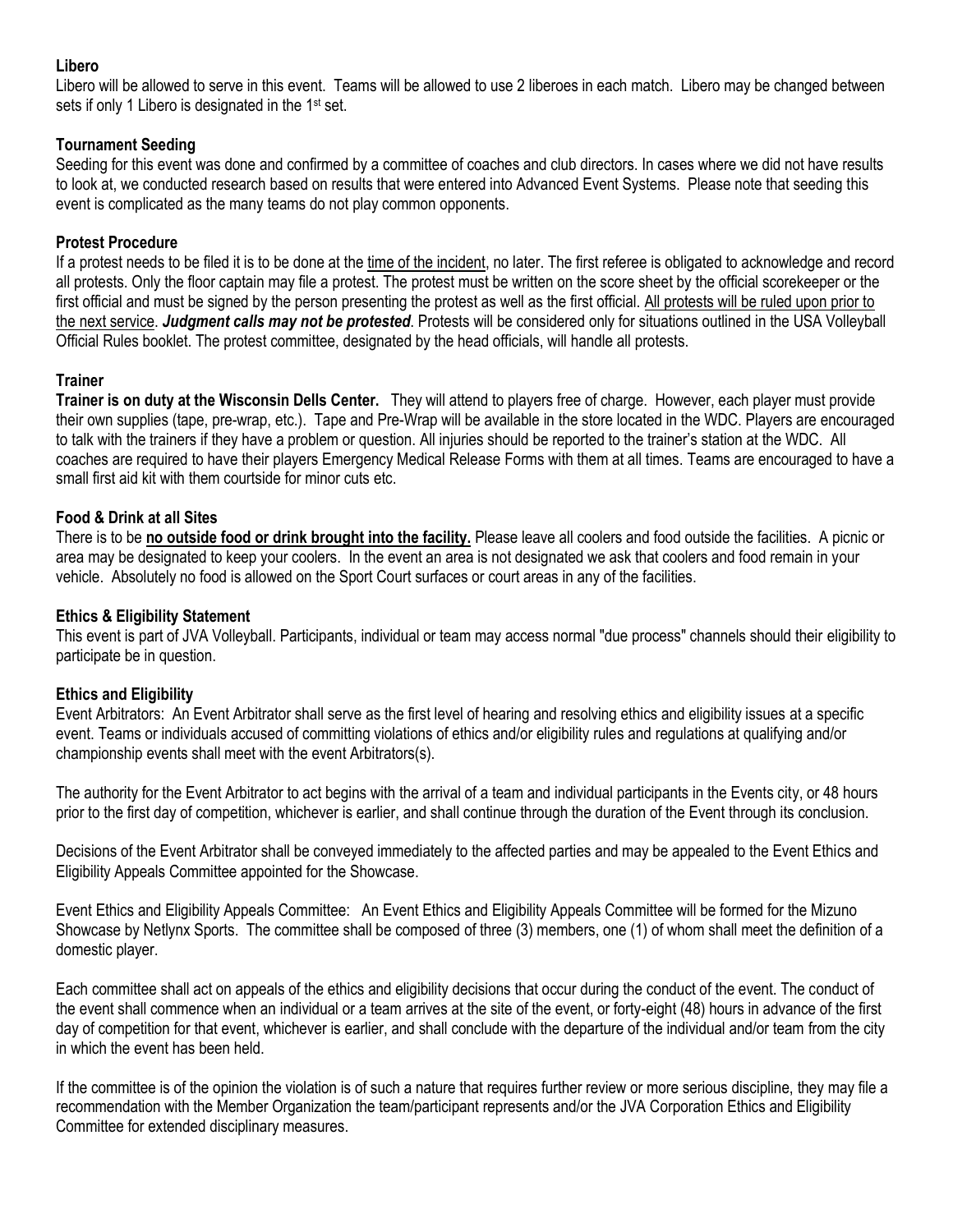## TEAM AND PLAYER POLICIES

#### **Team Forfeitures**

A team that intentionally forfeits a match will be excluded from further participation in the event. If a team forfeits a match, the forfeit will be considered intentional unless the team shows good cause for the forfeit. The Event Arbitrator will determine if good cause exists.

Last Day Forfeits: Teams that enter the Mizuno Diggin in the Dells are committing to participating in the full event. Teams have control over their travel plans and those plans should be made so that a team will not have to forfeit any matches. A team that forfeits a match for any reason other than illness, injury or emergency is denying another team a match. Additionally, in a single elimination format, it is poor sportsmanship to deny a team the right to move on by beating them and then forfeiting out of the event. Furthermore, it is even more unacceptable to forfeit and then, as loser of the match, not to remain and officiate the next match.

Teams that have no flexibility in their travel plans and know they will need to leave before the conclusion of an event should notify the Tournament Director early on in the event. A decision will be made by the Tournament Director when the team will need to take their forfeit. Teams forfeiting should recognize that additional penalties may apply, which at a minimum will include forfeiting the right for the team's club to attend the event in the future.

#### **Officiating Assignments**

Teams are required to officiate as noted on the master schedule. During the pool play rounds the officiating teams are designated on the schedule available online. Teams must supply a minimum of 5 people, a (R2) down referee, 2 lines people, and 2 scorers (1 to score and one flip score). It is NOT required in this tournament that a coach be the 2nd referee but is strongly recommended. A rostered adult from the officiating team must be present during all matches. (Somewhere around the court, and available to the court official should the need arise.) Officiating teams will have COVID procedures to follow at the end of each match.

- Work team is responsible for throwing away all used line up sheets.
- **Work teams MUST provide their own work utensils. NO pens, pencils, erasers etc. will be provided**.
- Up ref (R1) will bring the score sheet to the tournament desk.
- No more than 2 people may sit at the score table **– no food or drinks other than water at the score table**

On Sunday, on most of the courts the losing team will stay and officiate the next match on their court. Check the schedule for verification of your work assignments.

The definition of "next match" is the next match that requires an officiating team on that court. For example, a team which loses a match at 8:00 am will normally officiate the next match which is scheduled at 9:00 am, however if there is no scheduled match at 9:00am or the 9:00am match is forfeited by a team, the scheduled officiating team will ref the next match which occurs on that court.

### **In order to start the tournament on Sunday some of the teams that play at 9:00am will have to be the work team at 8:00 am.**

These teams are noted in both the master schedule and on the playoff charts. On the playoff chart the officiating teams are those teams which have a box around them. Check the schedule carefully to see if you are the assigned team to officiate the 8:00am match on Sunday.

#### **Missed Officiating Duties**

A team's failure to have a complete officiating crew, including a rostered coach for that team, available and on time, for a match officiating assignment (pool play, or playoff) could result in the team having to forfeit the first game of its next match. For every minute an officiating team is late to fulfill its assignment, one point will be awarded to that team's next opponent for the first game of the next match – up to 25 points. No more than 25 points will be awarded to the team's next opponent, even if the team designated to officiate misses the entire match. The clock begins to run at the completion of the final 4 minutes of warmups. A team will forfeit its entire next match for failing, a second time, to have an officiating crew available, on time, for an officiating assignment.

## TIE-BREAKING PROCEDURES - **There will be no tie breaking playoff matches at any level or age group.** The

following tie breaking procedure will be utilized based on Match%, Head-to-Head, Set %, & Point %.